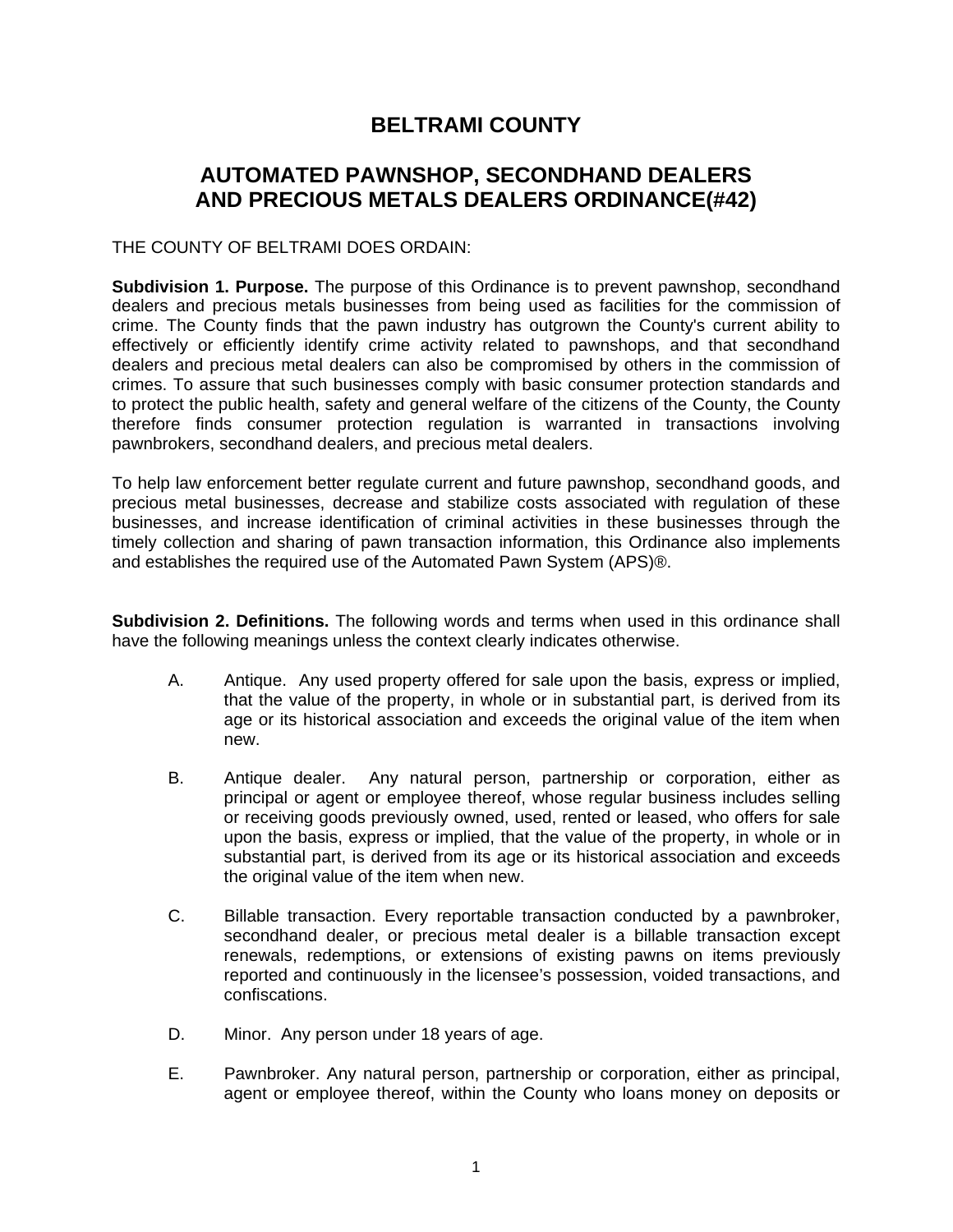pledge of personal property or other valuable thing; who deals in the purchasing of personal property or other valuable item on condition of selling that same item back again at a stipulated price; or who loans money secured by a mortgage on personal property, taking possession of the property or any part thereof so mortgaged. To the extent that a business includes buying personal property previously used, rented or leased, or selling it on consignment, the provision of this section shall be applicable. Any bank, savings and loan association or credit union shall not be deemed a pawnbroker for purposes of this section.

- F. Pawnshop. The location at which or premises in which a pawnbroker regularly conducts business.
- G. Person. An individual; a partnership, including a limited partnership; a corporation including a foreign, domestic or nonprofit corporation; a trust; a political subdivision of the state; or any other business organization.
- H. Precious metal dealer. Any person engaged in the business of buying coins or secondhand items containing precious metal, including but not limited to, jewelry, watches, eating utensils, candlesticks, and religious and decorative objects.
- I. Secondhand dealer. A person, partnership, firm or corporation whose regular business includes selling or receiving tangible personal property from the public (excluding motor vehicles) previously used, rented, owned, or leased but excluding stores selling solely consigned or donated goods. This definition includes antique dealers.
- J. Reportable transaction. Every transaction conducted by a licensee with any member of the public in which merchandise is received through a pawn, purchase, consignment, including electronic transactions, or trade, or in which a pawn is renewed, extended, redeemed, or voided, or for which a unique transaction number or identifier is generated by their point-of-sale software, or an item confiscated by law enforcement, is reportable except:
	- 1. The bulk purchase or consignment of new or used merchandise from a merchant, manufacturer or wholesaler having an established permanent place of business, and the retail sale of said merchandise, provided the licensee must maintain a record of such purchase or consignment which describes each item, and must mark each item in a manner which relates it to that transaction record.
	- 2. Retail and wholesale sales of merchandise originally received by pawn or purchase, and for which all applicable hold and/or redemption periods have expired.
	- 3. Precious metal dealer transactions in which a secondhand item containing precious metal is exchanged for a new item containing precious metal and the value of the new item exceeds the value of the secondhand item.
	- 4. Transactions between precious metal dealers if both dealers are licensed under Minn. Stat. § 325F.733 or if the seller's business is located outside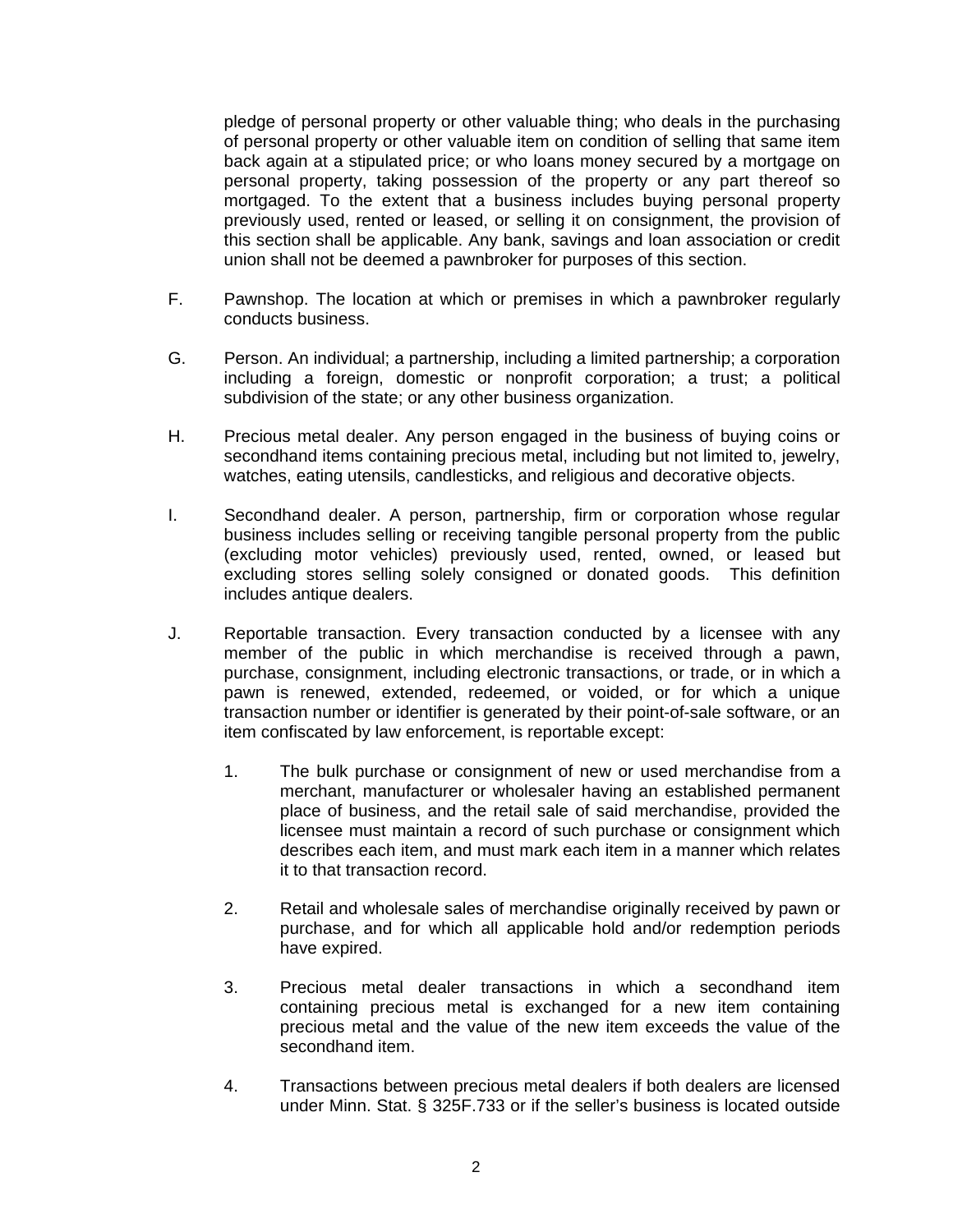of the state and the item is shipped from outside the state to a dealer licensed under Minn. Stat. § 325F.733.

- 5. Transactions on behalf of dealers by a licensee, to include the exhibition of dealers' goods by a licensee.
- 6. Transactions involving secondhand clothing, athletic gear, athletic footwear, and linens where no single item has a value greater than \$50.00, except that dealers of secondhand bedding must comply with Minn. Stat. §§ 325F.25 through 325F.34. This exception does not otherwise apply to the sale of secondhand sporting equipment.
- 7. Transactions involving secondhand kitchen or laundry appliances.
- 8. Transactions involving the sale of secondhand furniture.
- 9. Transactions involving only those secondhand goods taken as part of full payment toward new goods of greater value.
- 10. Consignment of clothing, houseware and appliance items.
- 11. Consignment by artists of works of art or craft.
- 12. Transactions involving antique furniture. This exception does not exempt antique dealers from reporting transactions from the public involving items with unique identification or serial numbers, precious metals, precious gems, firearms, antique audio or video equipment, antique musical instruments, antique photographic or optical equipment, antique sporting equipment, coin collections, sets of collectable items, and/or lighting fixtures or lamps that are, or contained stained, etched, leaded, beveled or art glass.
- 13. Transactions involving items received for which payment in full is made with a credit or voucher redeemable for merchandise from the licensee.

**Subdivision 3. License required.** No person, firm or corporation shall conduct or operate the business of pawnbroker, secondhand dealer, or precious metal dealer without having first obtained a license therefore as herein provided; or in violation of any of the provisions herein contained. No pawnbroker, secondhand dealer, or precious metal dealer license may be transferred to a different location or a different person. A separate license is required for each place of business. A person may be issued multiple licenses if there has been compliance with this Ordinance and all other local, state and federal laws for each license.

**Business manager** is a person or persons designated by the licensee to operate a business in the licensee's absence. A licensee must designate a manager to operate the licensed business if the licensee cannot provide on-site supervisory services at the business for at least 40 hours per month.

A. When a licensee places a manager in charge of a business, or if the named manager in charge of a licensed business changes, the licensee must complete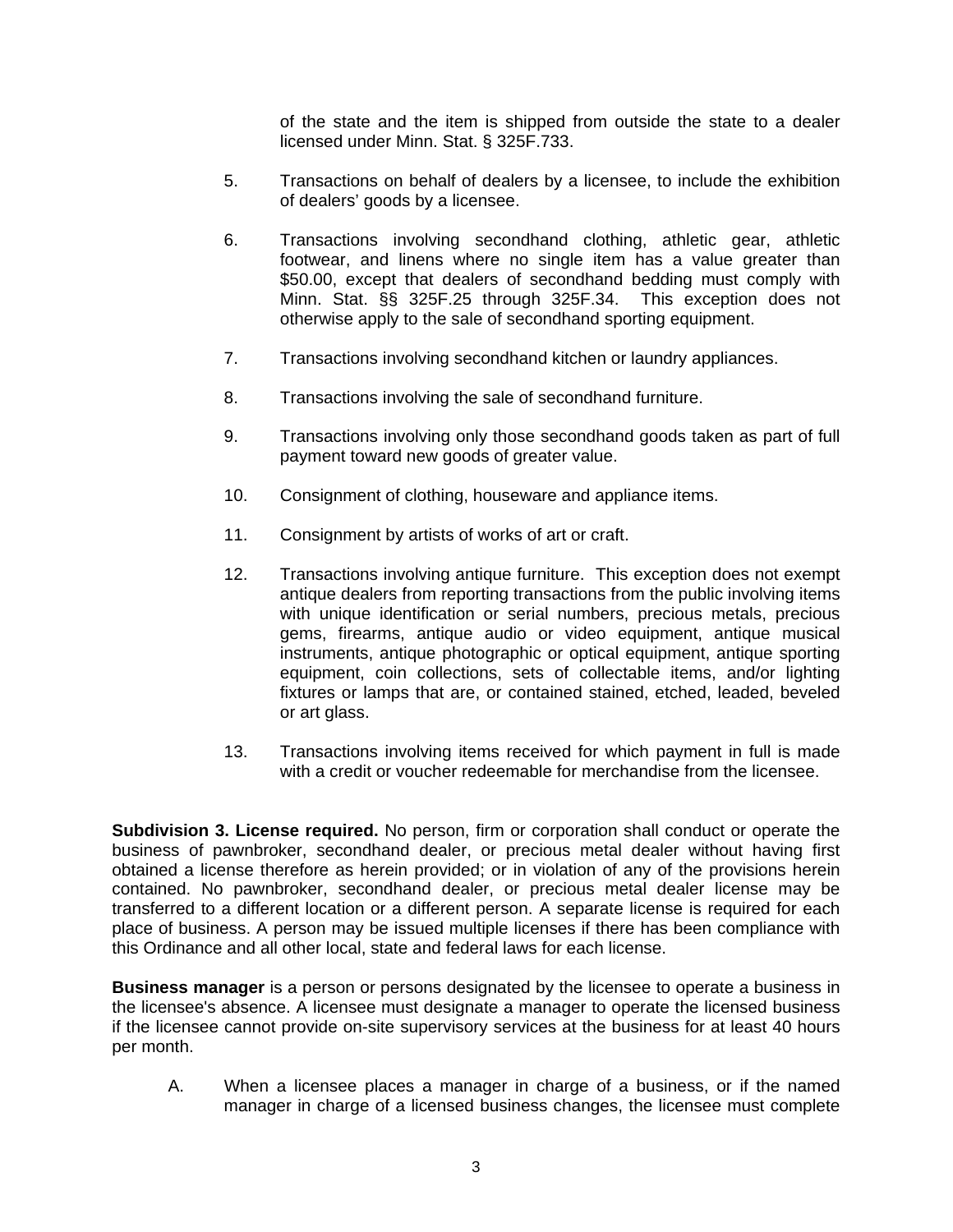and submit the appropriate application, on forms provided by the County, within 14 days.

B. Upon completion of an investigation of a new manager, the licensee must pay an amount equal to the cost of the investigation to assure compliance with this Ordinance. If the investigation process is conducted solely within the state, the fee shall be \$500.00. If the investigation is conducted outside the state, the issuing authority may recover the actual investigation cost not exceeding \$10,000.00.

#### **Subdivision 4. Exceptions to license requirement.**

- A. All pawnbrokers must be licensed and there are no exceptions to the licensing requirements for pawnbrokers.
- B. All second hand dealers must be licensed, except the following transactions shall not require a secondhand dealer's license:
	- 1. The sale of secondhand goods at a garage, rummage or yard sale.
	- 2. The sale of secondhand books or magazines where no single book has a value of greater than \$50.00.
	- 3. The sale of goods at an auction held by a licensed auctioneer.
	- 4. The sale of recyclable material including. but not limited to, motor oil, aluminum, iron, glass, plastic and paper.
	- 5. Private occasional sales of secondhand goods.
	- 6. Sales by charitable organizations that take secondhand goods for no compensation.
	- 7. The sale of used motor vehicles.
	- 8. A bulk sale of property from a merchant, manufacturer or wholesaler having an established place of business or of goods sold at open sale from bankrupt stock.
- C. The following transactions shall not require a precious metal dealer's license:
	- 1. Transactions at "garage", "rummage" or "yard" sales, or estate sales or auctions held at the decedent's residence, except that precious metal dealers must comply with the requirements of Minn. Stat. §§ 325F.73 to 325F.744 for these transactions.
	- 2. Transactions regulated by Minn. Stat. Ch. 80A.
	- 3. Transactions regulated by the Federal Commodity Futures Commission Act.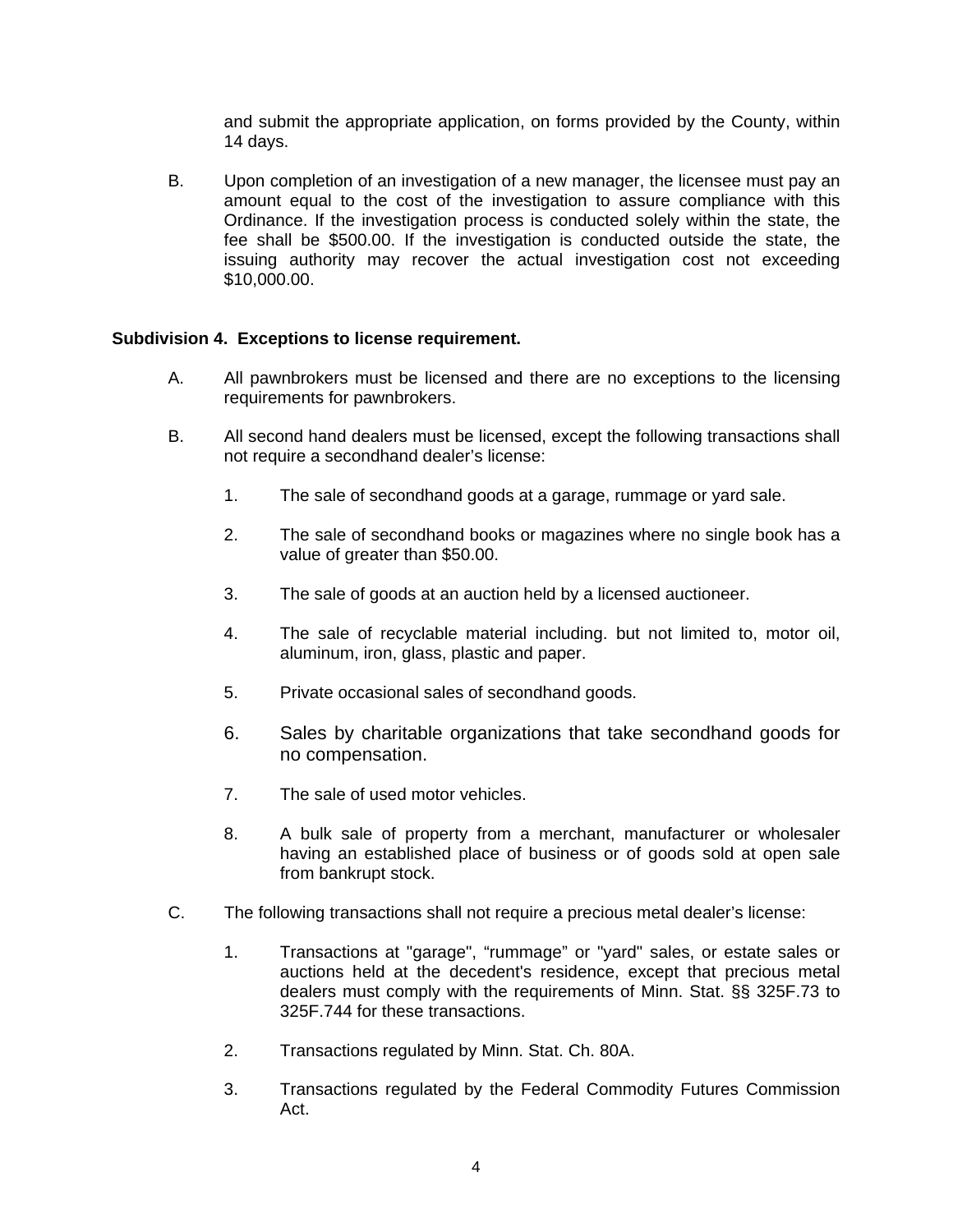- 4. Transactions involving the purchase of precious metal grindings, filings, slag, sweeps, scraps or dust from an industrial manufacturer, dental lab, dentist or agent thereof.
- 5. Transactions involving the purchase of photographic film such as lithographic and x-ray film or silver residue or flake covered in lithographic and x-ray film processing.
- 6. The business of buying or selling only those secondhand goods taken as part of full payment toward new goods of greater value.

# **Subdivision 5. Application for license.**

- A. Every application for license under this section, whether for a natural person, partnership, corporation or other organization shall be made on a form supplied by the County and shall contain all information on said license form as required by law.
- B. Application execution**.** All license applications under this section shall be signed and sworn to under oath or affirmation by the applicant. It the applicant is a natural person, it must be signed and sworn to by such person. If the applicant is a corporation, it must be signed and sworn to by an officer. If the applicant is a partnership, it must be signed and sworn to by one of the general partners. If the applicant is an unincorporated association, it must be signed and sworn to by the manager or managing officer. Any license obtained by use of false information shall result in the denial or revocation of a license.
- C. Application verification. All applications shall be referred to the Sheriff's department for verification and investigation of the facts set forth in the application. The Sheriff's department shall make a written report and recommendation to the County Board as to issuance or non issuance of the license. The County may order and conduct such additional investigation as it deems necessary during normal business hours.
- D. Application consideration. If an application is granted for a location where a building is under construction or not ready for occupancy, the license shall not be delivered to the licensee until a certificate of occupancy has been issued for the licensed premises.

#### **Subdivision 6. Fees**

- A. Each application shall be submitted with an Investigation Fee and the Annual License Fee. The County will adopt by resolution the amounts for the fees.
	- 1. The Investigation Fee is nonrefundable, whether the application is approved or not. The Investigation Fee covers the costs involved in verifying the license application and any expenses incurred by investigating compliance with this provision. Investigative costs for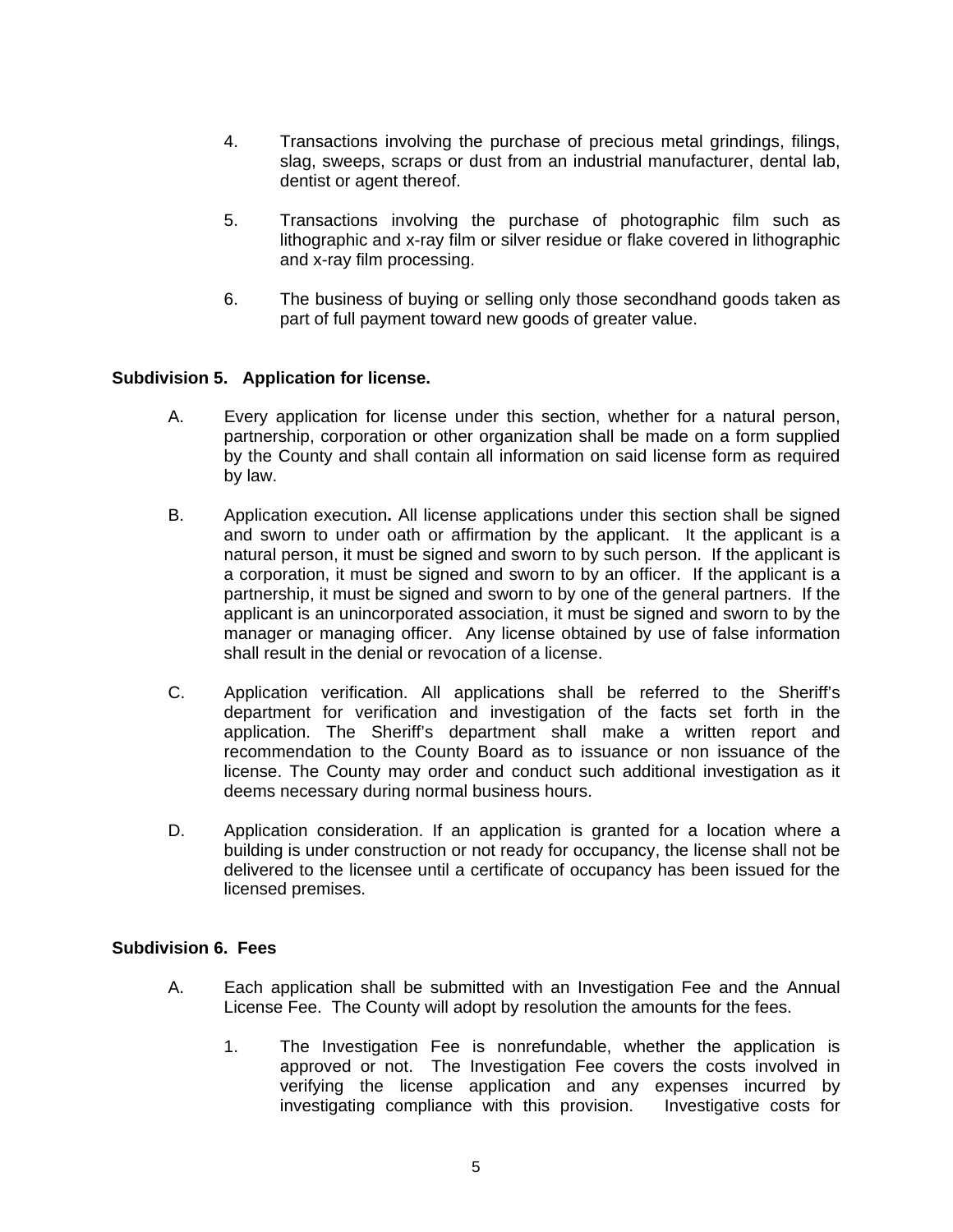applications requiring investigation outside the State of Minnesota will be billed to the applicant in accordance with this Ordinance.

- 2. The Investigation Fee and License Fee shall be paid in full before the license application is accepted.
- 3. The license fee shall be paid annually. The initial license fee will be prorated from the date of issuance. Renewal shall occur on or before January 15<sup>th</sup> of each calendar year.
- 4. The application fee shall be credited to the first annual license fee, if the application is approved.
- 5. Upon rejection, denial or withdrawal of any license application, only the annual license fee shall be refunded.

#### **Subdivision 7. Billable transaction fee.**

- A. The billable transaction license fee shall be by County resolution.
- B. The billable transaction license fee shall reflect the cost of processing transactions and other related regulatory expenses as determined by the County, and shall be reviewed and adjusted, if necessary, annually. Licensees shall be notified in writing 30 days before any adjustment is implemented.
- C. Billable transaction fees shall be billed monthly and are due and payable within 30 days. Failure to do so is a violation of this Ordinance.

**Subdivision 8. Bond.** A pawnbroker license will not be issued unless the applicant files with the County Auditor a bond with corporate surety, cash, or a United States Government Bond in the amount of \$2,000.00 for a pawnbroker, \$1,000.00 for a secondhand dealer, and \$1,000.00 for a precious metal dealer license. The bond must be conditioned on the licensee obeying the laws and ordinances governing the licensed business and paying all fees, taxes, penalties and other charges associated with the business. The bond must be further conditioned that the principal will account for and deliver to any person legally entitled any goods which have come into the principal's hand through the principal's business as a pawnbroker, secondhand dealer, or precious metal dealer, or in lieu thereof, pay the reasonable value in money to the person. The bond must provide that it is forfeited to the County upon violation of any law or ordinance, and that it cannot be canceled except upon thirty days' written notice to the County, which shall be served upon the licensing authority.

**Subdivision 9. Application renewal.** All licenses issued under this Ordinance shall expire on January  $1<sup>st</sup>$  following the date of approval by the County. An application for the renewal of an existing license shall be made prior t*o* the expiration date of the license and shall be made in such form as the County requires. No expiration of any license shall impair or affect the obligation of any pre-existing lawful contract between the licensee and any pledgor.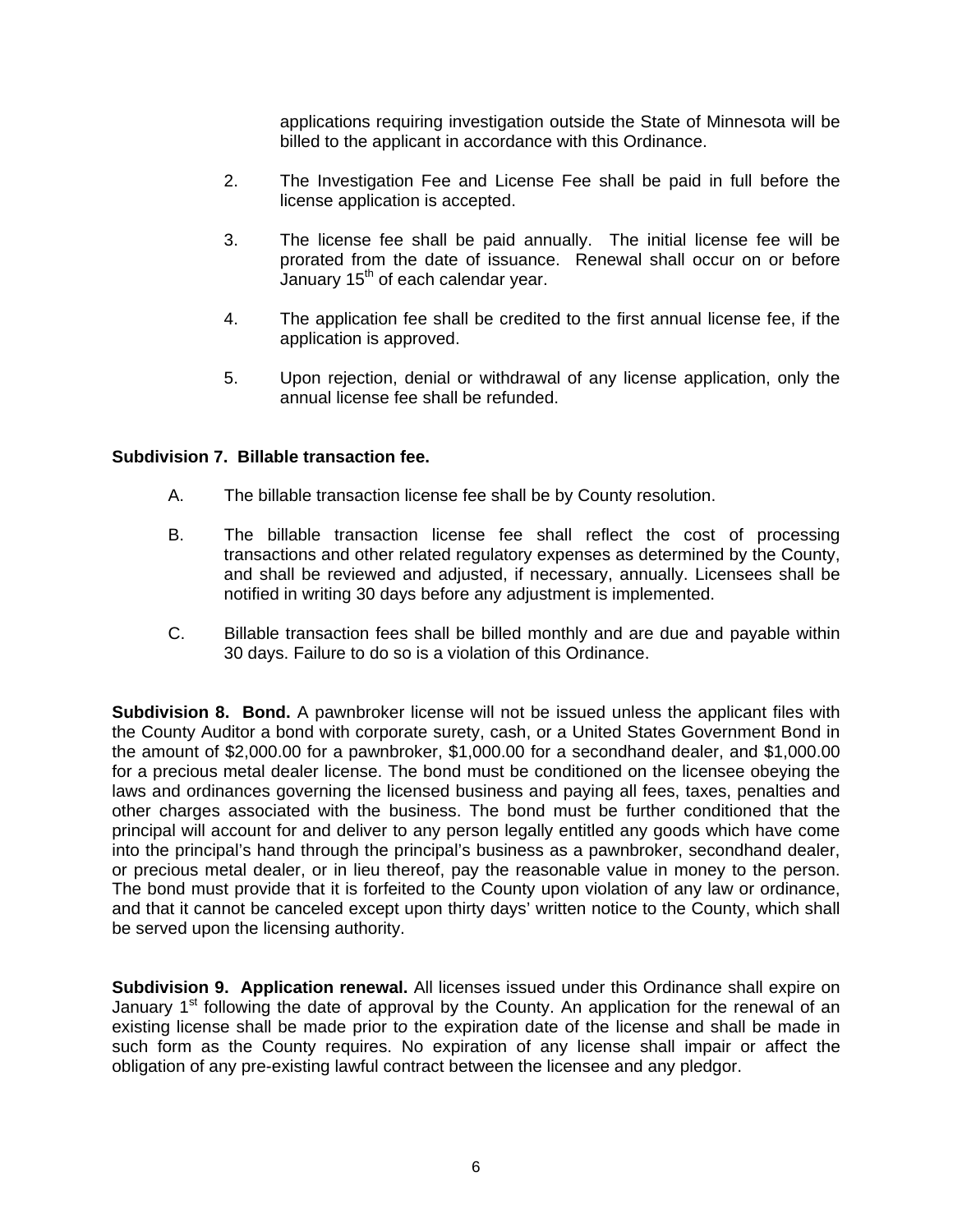**Subdivision 10. Death of a licensee.** In the case of the death of a licensee, the relative or personal representative of the licensee may continue operation of the business for not more than 90 days after the licensee's death.

**Subdivision 11. Conditions for approval of license/eligibility**. To be eligible for or to maintain a pawnbroker, secondhand dealer, or precious metal license, a person must operate lawfully and fairly within the provisions of this section and all other applicable laws, and:

- A. No license under this section shall be issued to an applicant who is a natural person if such applicant:
	- 1. Is a minor at the time the application is filed;
	- 2. Has been convicted of any crime directly related to the occupation licensed as prescribed by Minn. Stat. § 364.03, subd. 2, unless the person has shown competent evidence of sufficient rehabilitation and present fitness to perform the duties of a pawnbroker, secondhand dealer, or precious metal dealer, as prescribed by Minn. Stat. § 364.03, subd. 3; or
	- 3. Holds an intoxicating liquor license; or
	- 4. Is not a citizen of the United States or a resident alien, or upon whom it is impractical to conduct a background and financial investigation due to the unavailability of information; or
	- 5. Is not of sufficient good moral character or repute as determined by the County.
- B. No license under this section shall be issued to an applicant that is a partnership if such applicant has any general partner or managing partner who:
	- 1. Is a minor at the time the application is filed;
	- 2. Has been convicted of any crime directly related to the occupation and the person licensed as prescribed by Minn. Stat. § 364.03, subd. 2, unless the person has shown competent evidence of sufficient rehabilitation and present fitness to perform the duties of a pawnbroker, secondhand dealer, or precious metal dealer, as prescribed by Minn. Stat. § 364.03, subd. 3; or
	- 3. Holds an intoxicating liquor license; or
	- 4. Is not a citizen of the United States or a resident alien, or upon whom it is impractical to conduct a background and financial investigation due to the unavailability of information; or
	- 5. Is not of sufficient good moral character or repute as determined by the County.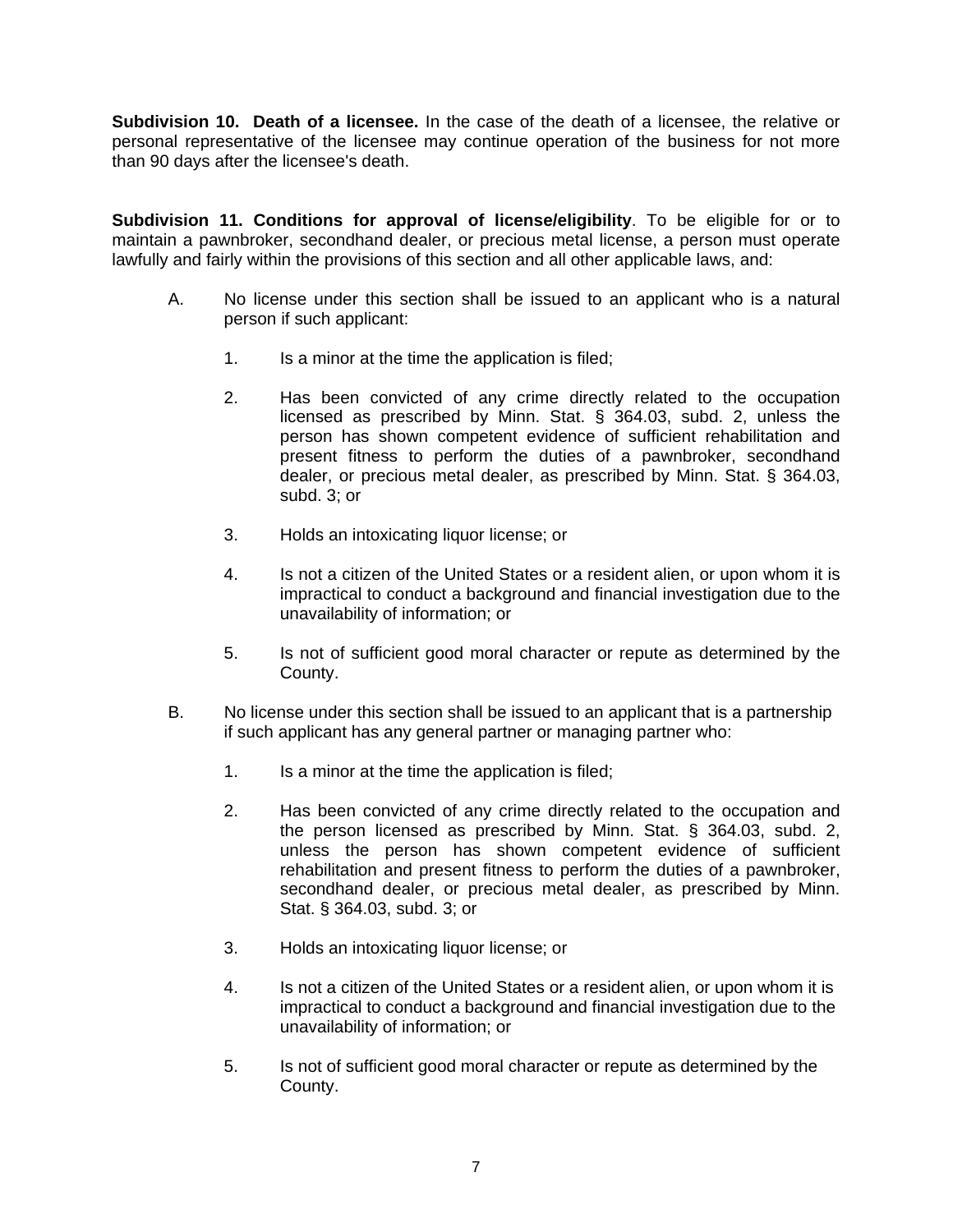- C. No license under this section shall be issued to an applicant that is a corporation or other organization if such applicant has any manager, proprietor, or agent in charge of the business to be licensed who:
	- 1. Is a minor at the time the application is filed;
	- 2. Has been convicted of any crime directly related to the occupation licensed as prescribed by Minn. Stat. § 364.03, subd. 2, unless the person has shown competent evidence of sufficient rehabilitation and present fitness to perform the duties of a pawnbroker, secondhand dealer, or precious metal dealer as prescribed by Minn. Stat. § 364.03, subd. 3; or
	- 3. Holds an intoxicating liquor license; or
	- 4. Is not a citizen of the United States or a resident alien, or upon whom it is impractical to conduct a background and financial investigation due to the unavailability of information; or
	- 5. Is not of sufficient good moral character or repute as determined by the County.
- D. Any change, directly or beneficially, in the ownership of any licensed pawnshop, secondhand dealer or precious metal dealer shall require the application for a new license and the new owner must satisfy all current eligibility requirements.
- E. The following locations shall be ineligible for a license under this section:
	- 1. No license shall be granted or renewed if the property on which the business is to be conducted is owned by a person who is ineligible for a license under any of the requirements of this Ordinance.
	- 2. Where the applicant's present license was issued conditioned upon the applicant making specified improvements to the licensed premise or the property of the licensed premise which improvements have not been completed.

# **Subdivision 12. General license restrictions.**

- A. Recordkeeping. At the time of a receipt of an item of property (other than pawn renewals, extensions or redemptions), whether sold or pawned, the pawnbroker, secondhand dealer, and precious metal dealer shall immediately record, using the English language, in an indelible ink, or in a computerized record approved by the County, the following information:
	- 1. A complete and accurate description of the item of property including, but not limited to, any trademark, identification number, serial number, model number, brand name, or other identifying mark on such item;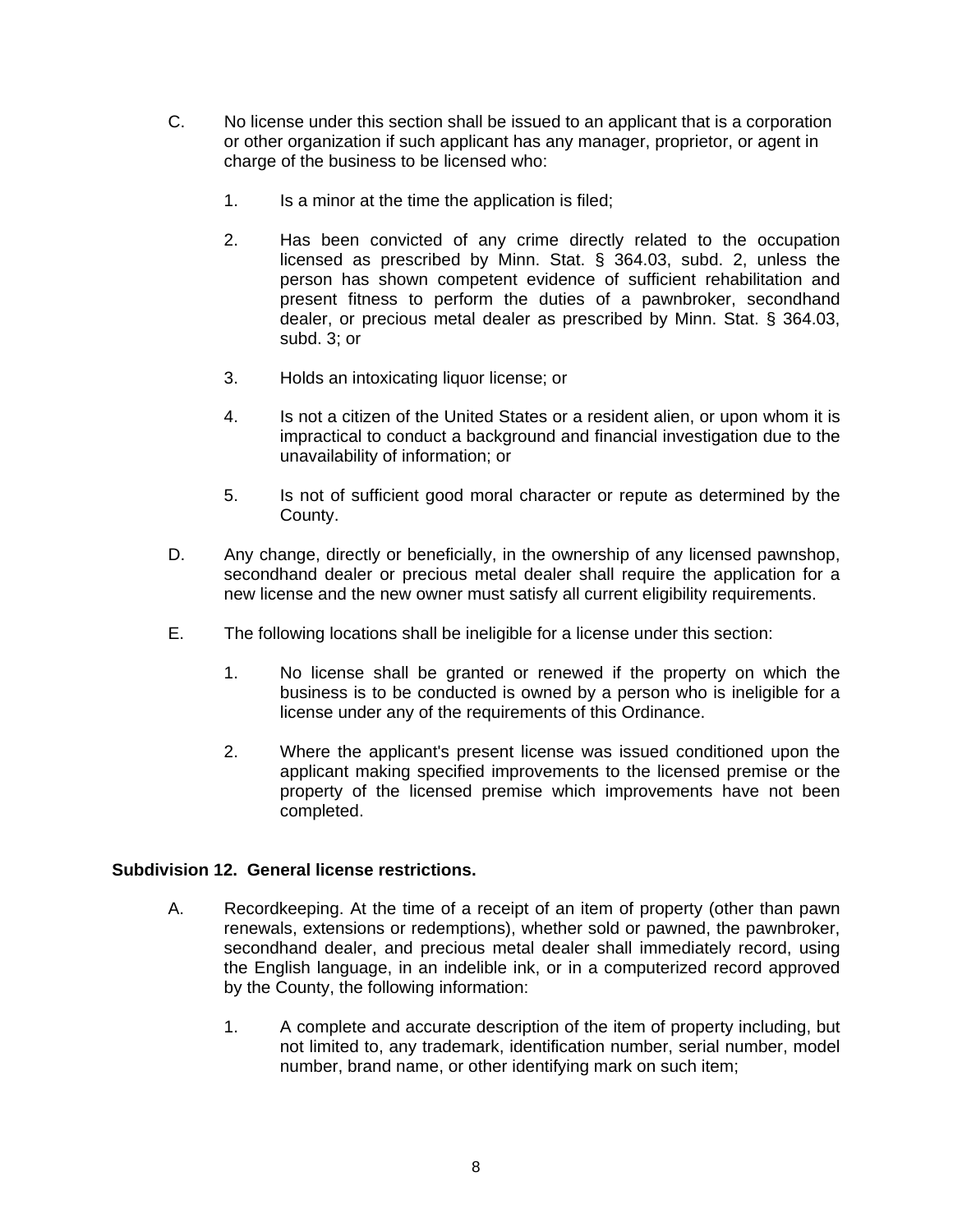- 2. The date and time the item of property was received by the licensee, and the unique alpha and/or numeric transaction identifier that distinguishes it from all other transactions in the licensee's records;
- 3. The full name, current residence address, current residence telephone number, address, date of birth, sex, height, weight, race and color of hair and eyes of the pledgor or seller;
- 4. The identification number and state of issue from any of the following forms of identification of the seller:
	- a. Current valid Minnesota driver's license.
	- b. Current valid Minnesota identification card.
	- c. Current valid photo identification card issued by another state or province of Canada.
- 5. The signature of the person identified in the transaction.
- 6. The purchase price, amount of money loaned upon or pledged therefore;
- 7. The maturity date of the pawn transaction and the amount due;
- 8. The monthly and annual interest rates, including all pawn fees and charges; and
- 9. The licensee must also take color photographs or color video recording of:
	- a. Each customer involved in a billable transaction.
	- b. Every item pawned or sold that does not have a unique serial or identification number permanently engraved or affixed.
	- c. If a photograph is taken, it must be at least two inches in length by two inches in width and must be maintained in such a manner that the photograph can be readily matched and correlated with all other records of the transaction to which they relate. Such photographs must be available to the Beltrami County Sheriff, upon request. The licensee must display a sign of sufficient size in a conspicuous place in the premises indicating that the images are being recorded.
	- d. If a video photograph is taken, the video camera must zoom in on the person pawning or selling the item so as to include an identifiable close up of that person's face. Items photographed by video must be accurately depicted. Video photographs must be electronically referenced by time and date so they can be readily matched and correlated with all other records of the transaction to which they relate. The licensee must display a sign of sufficient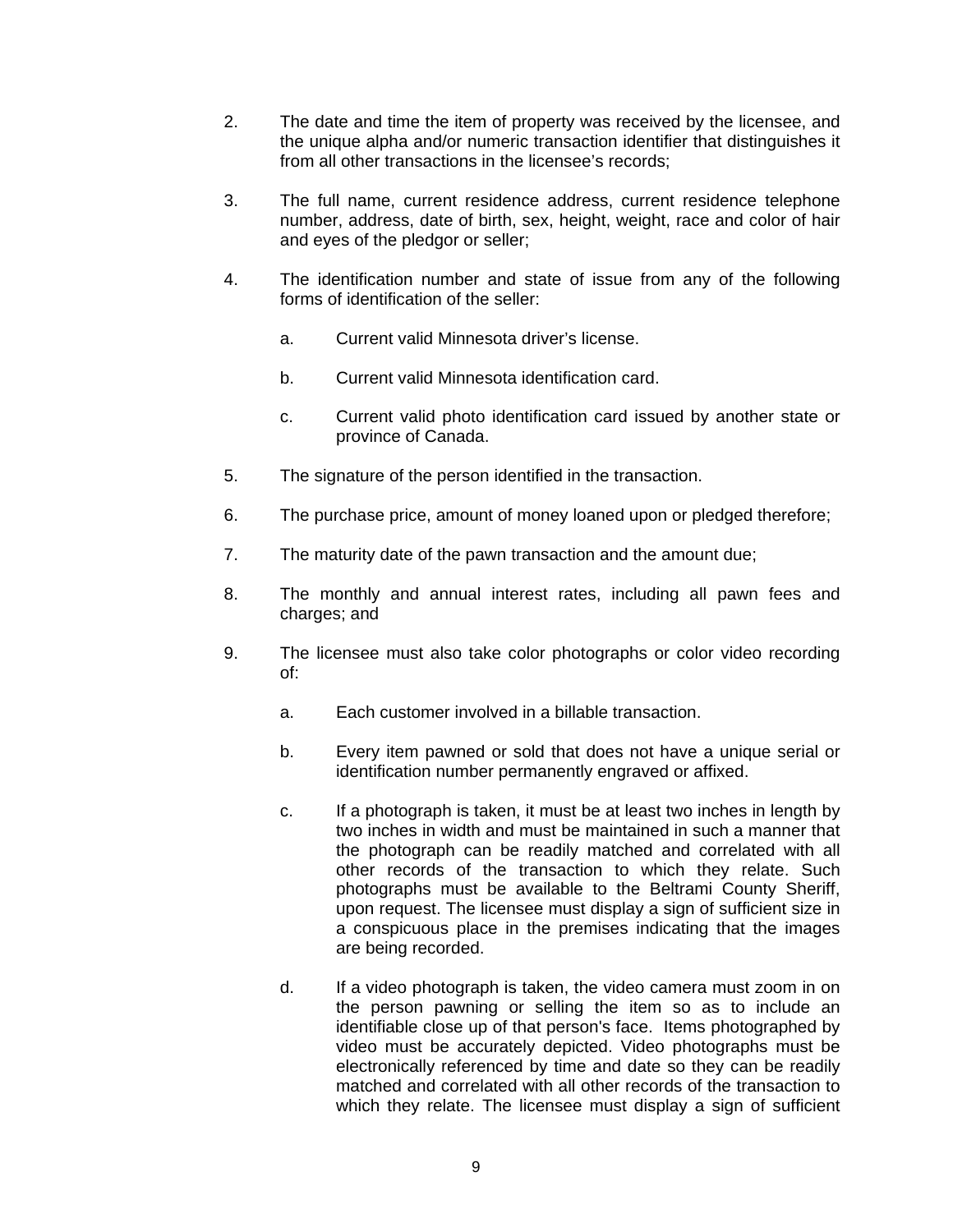size in a conspicuous place on the premises indicating that the images are being recorded. The licensee must keep the exposed videotape for three months.

- 10. Digitized photographs*.* The licensee may fulfill the color photograph requirements of this Ordinance by submitting them as digital images, in a format specified by the issuing authority, electronically cross referenced to the reportable transaction they are associated with. The digital images may be captured from required video recordings, so long as all image requirements of this Ordinance are met.
- B. Printed recordkeeping. The following shall be printed on all pawn tickets:
	- 1. The statement "Any personal property pledged to a pawnbroker within this state is subject to sale or disposal when there has been no payment made on the account for a period of not less than 60 days past the date of the pawn transaction, renewal, or extension; no further notice is necessary. There is no obligation for the pledgor to redeem pledged goods."
	- 2. The statement "The pledgor of this item attests that it is not stolen, it has no liens or encumbrances against it, and the pledgor has the right to sell or pawn the item".
	- 3. The statement "This item is redeemable only by the pledgor to whom the receipt was issued, or any person identified in a written and notarized authorization to redeem the property identified in the receipt, or a person identified in writing by the pledgor at the time of the initial transaction and signed by the pledgor. Written authorization for release of property to persons other than the original pledgor must be maintained along with the original transaction record".
	- 4. A blank line for the pledgor's signature.
- C. Inspection of records. The pawnbroker, secondhand dealer, or precious metal dealer shall make available the information required in this section during business hours for inspection by the County. The information required in this section shall be retained by the pawnbroker, secondhand dealer, or precious metal dealer for at least three years. These records shall be a correct copy of its entries made of the pawn transactions.
- D. Daily reports to police.
	- 1. Effective no later than sixty (60) days after the Sheriff's department provides licensees with the current version of the Automated Pawn System Interchange File Specification, licensees must submit every reportable transaction to the Beltrami County Sheriff's Department daily in the following manner:
		- a. Licensees must provide all reportable transaction information by transferring it from their computer to the Automated Pawn System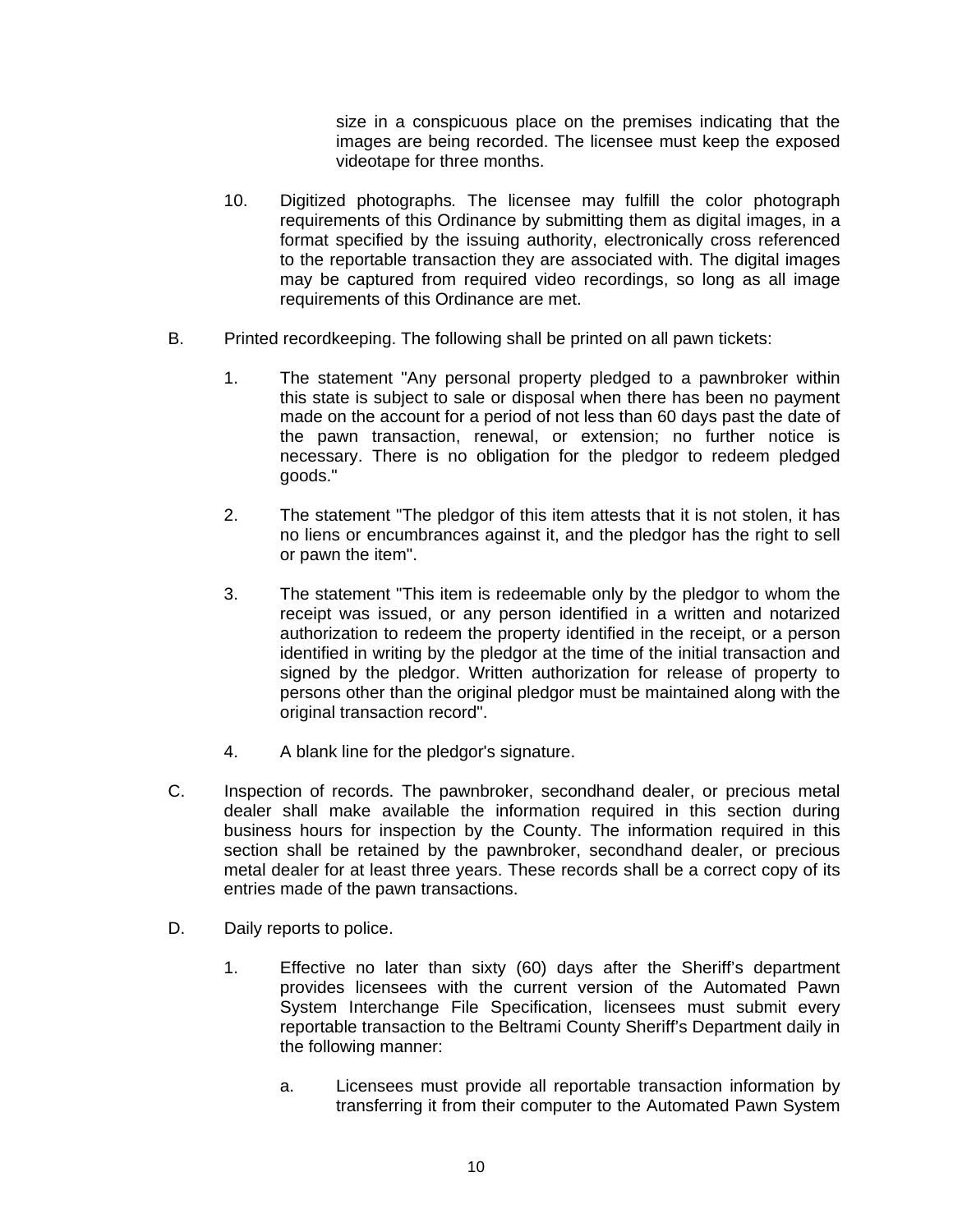via modem, using the current version of the Automated Pawn System Interchange File Specification. All required records must be transmitted completely and accurately after the close of business each day in accordance with standards and procedures established by the County using a dial-callback protocol or other procedures that address security concerns of the licensee and the County. Any transaction that does not meet the Automated Pawn System Interchange File Specification must be corrected and resubmitted the next business day. The licensee must display a sign of sufficient size, in a conspicuous place in the premises, which informs all patrons that all transactions are reported to the police department daily.

- b. Billable transaction fees*.* Licensees will be charged for each billable transaction reported to the Sheriff's Department.
	- 1. If a licensee is unable to successfully transfer the required reports by modem, the licensee must provide the Sheriff's Department, upon request, printed copies of all reportable transactions along with the video tape(s) for that date, by 12:00 noon the next business day.
	- 2. If the problem is determined to be in the licensee's system and is not corrected by the close of the first business day following the failure, the licensee must provide the required reports as detailed in this section and must be charged a \$50.00 reporting failure penalty, daily, until the error is corrected. The Sheriff's Department may, upon presentation of extenuating circumstances, delay the implementation of this penalty.
	- 3. If the problem is determined to be outside the licensee's system, the licensee must continue to provide the required reports and resubmit all such transactions via modem when the error is corrected.
	- 4. If a licensee is unable to capture, digitize or transmit the photographs required by this Ordinance, the licensee must immediately take all required photographs with a still camera, cross-reference the photographs to the correct transaction, and make the photographs available to law enforcement upon request.
	- 5. Regardless of the cause or origin of the technical problems that prevented the licensee from uploading their reportable transactions, upon correction of the problem, the licensee shall upload every reportable transaction from every business day the problem existed.
- E. All new licensees are required to submit reportable transactions daily via modem. Pawnbrokers, secondhand dealers, and precious metal dealers in business prior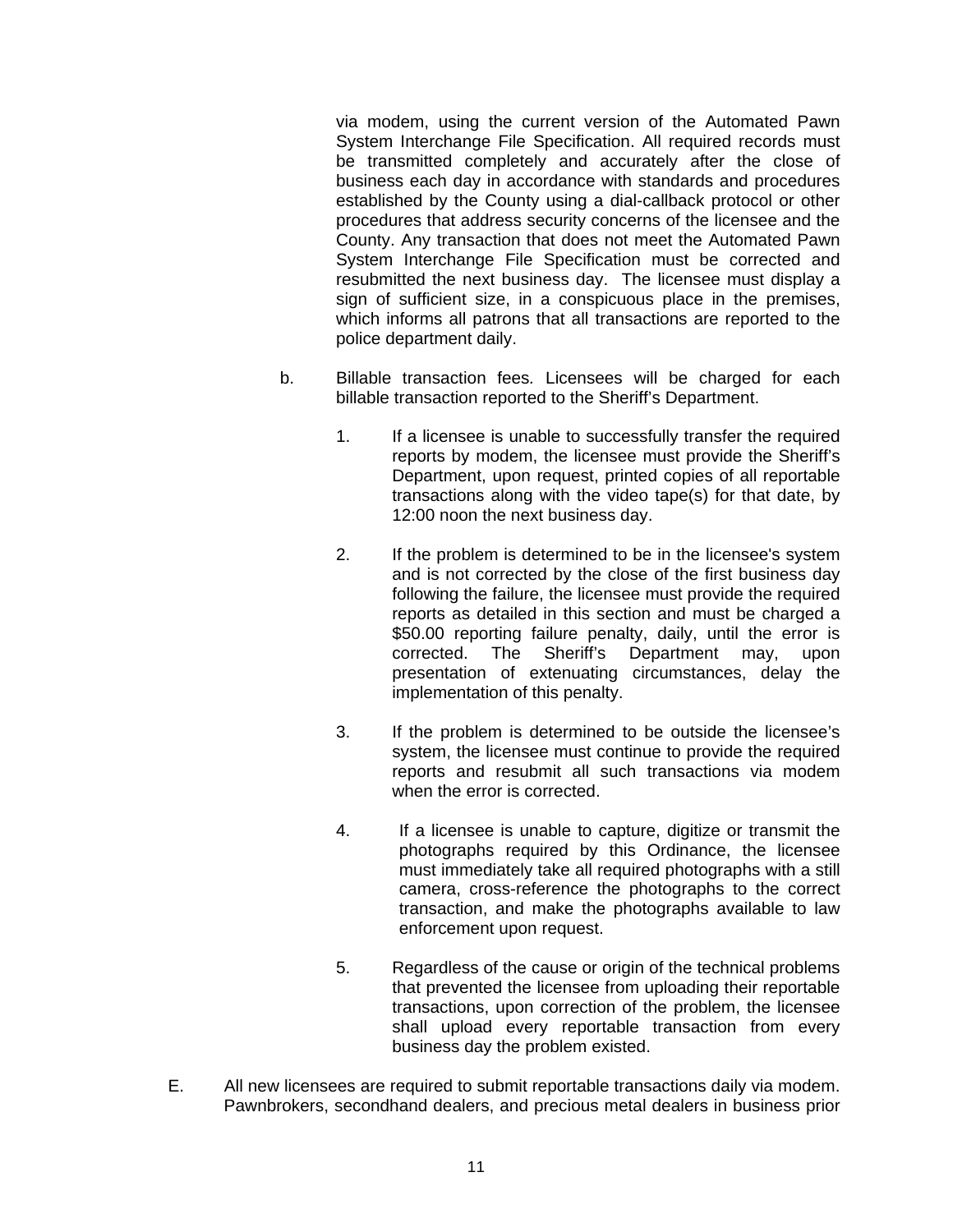to the passage of this Ordinance that conduct fewer than 400 reportable transactions annually may, with approval by the licensing authority, submit daily reports manually until they exceed the annual minimum. Such reports must be submitted to the Sheriff's Department in writing and on forms approved by the licensing authority, by 12:00 p.m. (noon) the first business day following the date of the transaction. The licensee must display a sign of sufficient size, in a conspicuous place in the premises, which informs all patrons that all transactions are reported to the Sheriff's Department daily. Billable transaction fees for licensees who submit reports manually will reflect the additional costs for entering the date in the Automated Pawn System.

- F. Law Enforcement order to hold property.
	- 1. Investigative hold. Whenever a law enforcement official from any agency notifies a pawnbroker, secondhand dealer, or precious metal dealer not to sell an item, the item must not be sold or removed from the premises. The investigative hold shall be confirmed in writing by the originating agency within 72 hours and will remain in effect for 15 days from the date of initial notification, or until the investigative order is canceled, or until an order to hold/confiscate is issued, pursuant to this Ordinance, whichever comes first.
	- 2. Order to hold*.* Whenever a law enforcement officer notifies a pawnbroker, secondhand dealer, or precious metal dealer not to sell an item, the item must not be sold or removed from the licensed premises until authorized to be released by the officer. The order to hold shall expire 90 days from the date it is placed unless the officer determines the hold is still necessary and notifies the licensee in writing.
	- 3. Order to confiscate. If an item is identified as stolen or evidence in a criminal case, a law enforcement officer may:
		- a. Physically confiscate and remove it from the licensed premises, pursuant to a written order from the Sheriff; or
		- b. Place the item on hold or extend the hold as provided in this Ordinance, and leave it at the licensed premises.
		- c. When an item is confiscated, the person doing so shall provide identification upon request of the pawnbroker, secondhand dealer, or precious metal dealer, and shall provide the licensee the name and phone number of the confiscating agency and investigator, and the case number related to the confiscation.
		- d. When an order to hold/confiscate is no longer necessary, the Sheriff shall so notify the licensee.
- G. Redemption period for pawned goods. Any person pledging, pawning or depositing an item for security must have a minimum of 60 days from the date of that transaction to redeem the item before it may be forfeited and sold. During the 60-day holding period, items may not be removed from the licensed location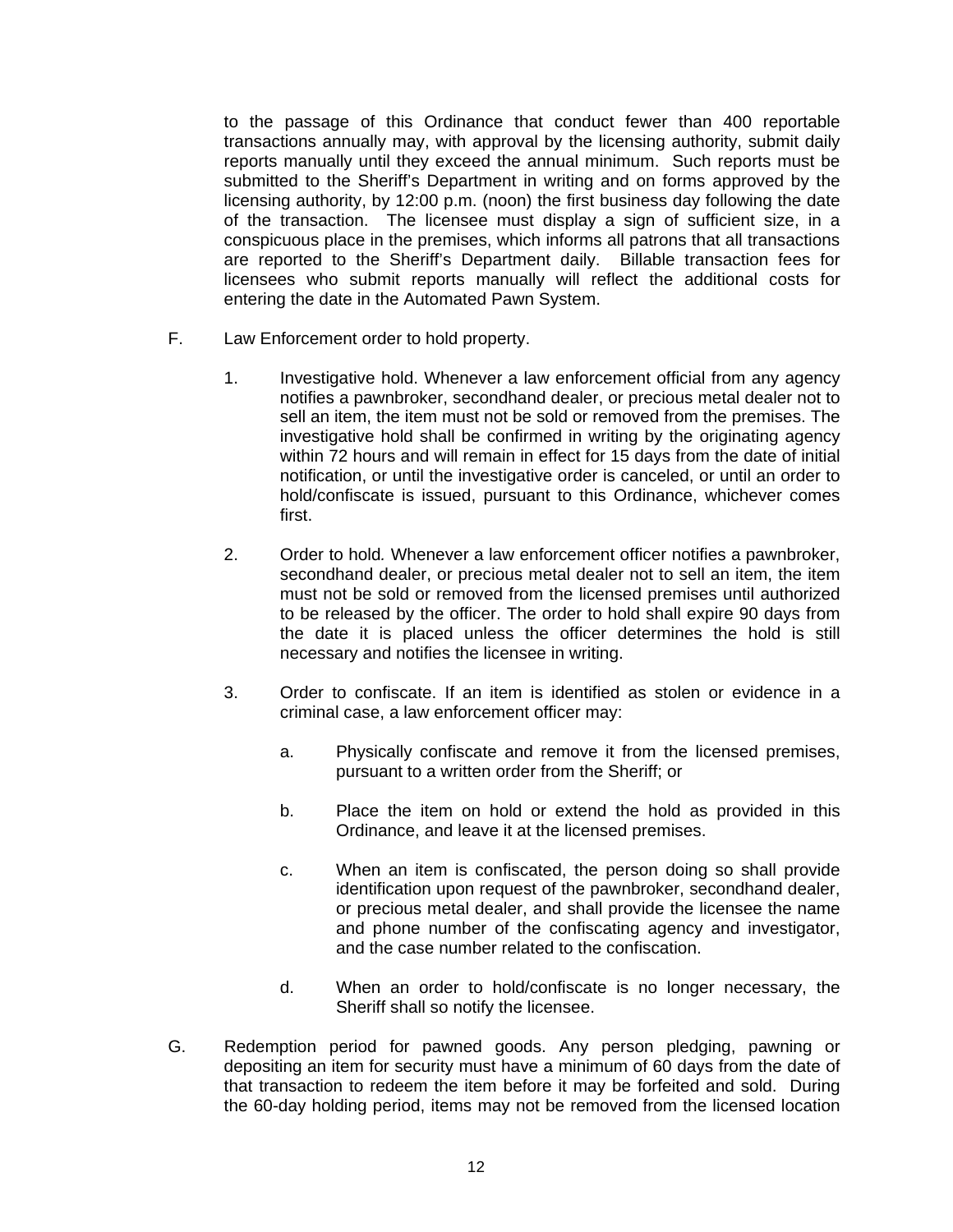except as to off-site locked storage facilities approved under the license or by law enforcement personnel. Licensees are prohibited from redeeming any item to anyone other than the person to whom the receipt was issued or, to any person identified in a written and notarized authorization to redeem the property identified in the receipt, or to a person identified in writing by the pledgor at the time of the initial transaction and signed by the pledgor. Written authorization for release of property to persons other than the original pledgor must be maintained along with the original transaction record in accordance with this Ordinance.

- 1. A pledgor shall have no obligation to redeem pledged goods or make any payment on a pawn transaction. Pledged goods not redeemed within at least 60 days of the date of the pawn, transaction, renewal, or extension shall automatically be forfeited to the pawnbroker and qualified right, title, and interest in and to the goods shall automatically vest in the pawnbroker, secondhand dealer, or precious metal dealer.
- 2. The licensee's right, title, and interest in the pledged goods under this Ordinance is qualified only by the pledgor's right, while the pledged goods remain in possession of the pawnbroker, secondhand dealer, or precious metal dealer and not sold to a third party, to redeem the goods by paying the loan plus fees and/or interest accrued up to the date of redemption.
- 3. A pawn transaction that involves holding only the title to property is subject to Minn. Stat. chs. 168A or 336.
- 4. The date by which an item of property that has been pawned must be redeemed by the pledgor without risk that the item will be sold must be a day on which the pawnbroker is open for regular business.
- 5. Redemption, risk of loss*.* Any person to whom the receipt for pledged goods was issued, or any person identified in a written and notarized authorization to redeem the pledged goods identified in the receipt, or any person identified in writing by the pledgor at the time of the initial transaction and signed by the pledgor shall be entitled to redeem or repurchase the pledged goods described on the ticket. In the event the goods are lost or damaged while in possession of the pawnbroker, secondhand dealer, or precious metal dealer, the pawnbroker, secondhand dealer, or precious metal dealer shall compensate the pledgor, in cash or replacement goods acceptable to the pledgor, for the fair market value of the lost or damaged goods. Proof of compensation shall be a defense to any prosecution or civil action.
- H. Labels. Licensees must attach a label to every item at the time it is pawned, purchased or received in inventory from any reportable transaction. Permanently recorded on this label must be the number or name that identifies the transaction in the shop's records, the transaction date, the name of the item and the description or the model and serial number of the item as reported to the police department, whichever is applicable, and the date the item is out of pawn or can be sold, if applicable. Labels shall not be re-used.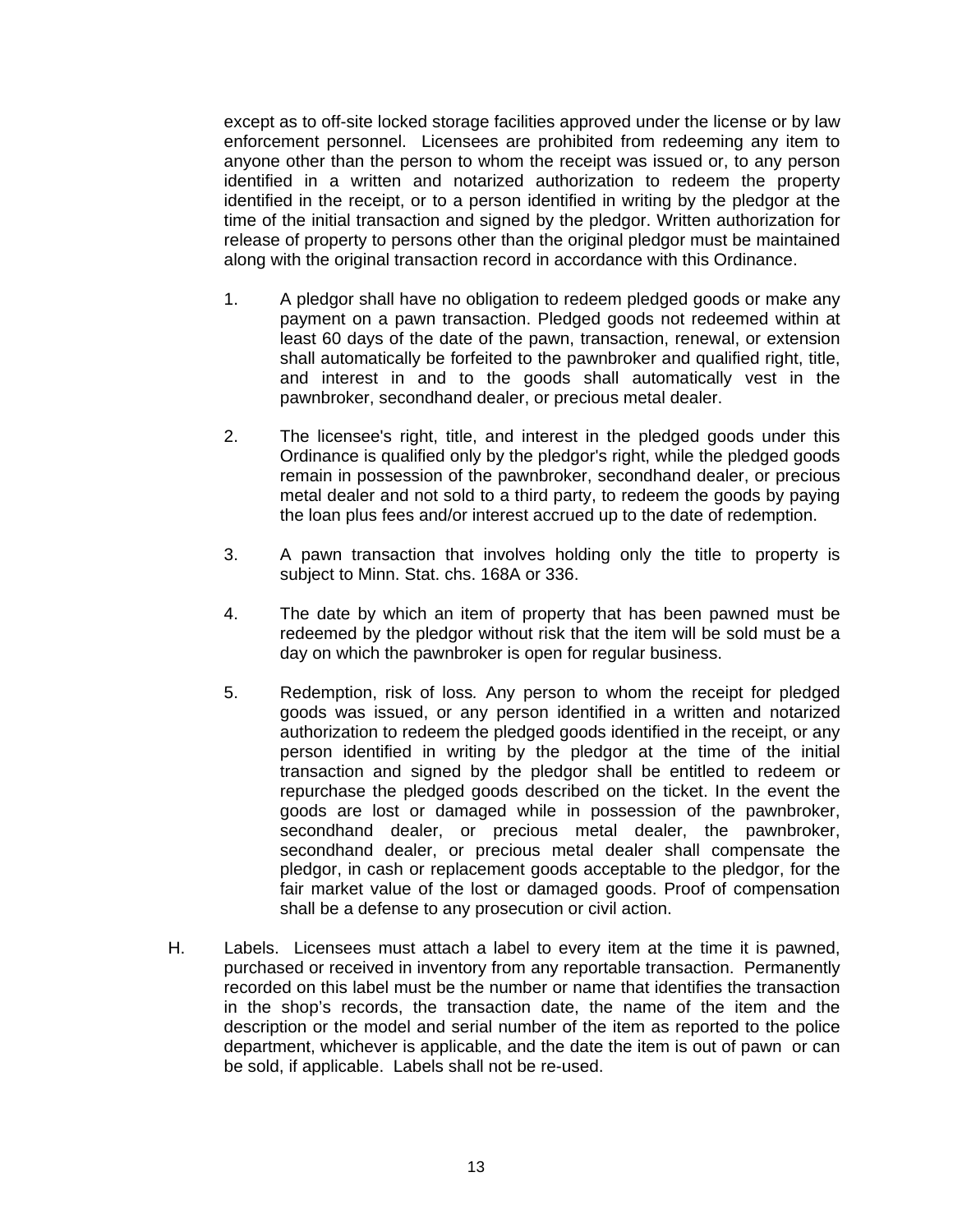- I. Holding period for sold goods. Any item sold to a pawnbroker, secondhand dealer, or precious metal dealer for which a report to the Sheriff is required shall not be sold or otherwise transferred for 5 days after the date of the transaction. However, an individual may redeem an item 72 hours after the item was received on deposit by the pawnbroker, secondhand dealer, or precious metal dealer, excluding Sundays and legal holidays.
- J. Receipt. The pawnbroker, secondhand dealer, or precious metal dealer shall provide a receipt to the party identified in the reportable transaction and must maintain a duplicate of that receipt for three (3) years. The receipt shall include:
	- 1. The name, address, and phone number of the licensed business;
	- 2. The date on which the item was received by the licensee;
	- 3. An accurate description of the item received (including any identifier such as a trademark, serial number, identification number, model number, and/or brand name) and amount paid to the pledgor or seller in exchange for the item pawned or sold;
	- 4. Whether the item was pawned or sold, or the nature of the transaction;
	- 5. The signature of the pawnbroker agent or licensee/employee conducting the transaction;
	- 6. The amount advanced or paid.
	- 7. The last regular business day by which the item must be redeemed by the pledgor without risk that the item will be sold and the amount necessary to redeem the pawned item on that date;
	- 8. The monthly and annual rate of interest charged on pawned items received; and
	- 9. The full name, residence address, residence telephone number, address, date of birth, sex, height, weight, race and color of hair and eyes of the pledgor or seller;
	- 10. The identification number and state of issue from any of the following forms of identification of the seller:
		- a. Current valid Minnesota driver's license.
		- b. Current valid Minnesota identification card.
		- c. Current valid photo identification card issued by another state or province of Canada.
	- 11. The signature of the person identified in the transaction.
	- 12. The name, address, and signature of the seller or pledgor.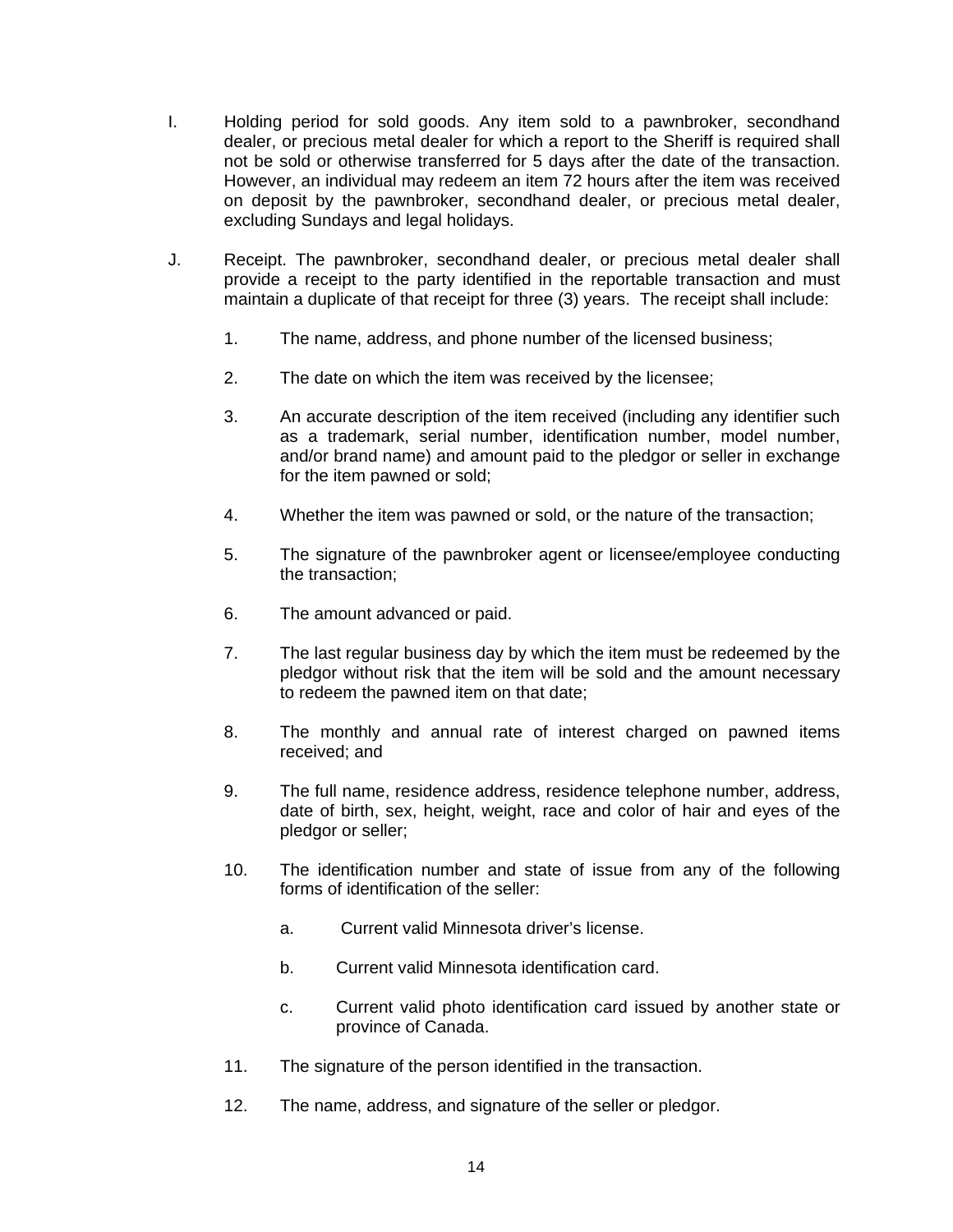- 12. All printed statements as required by Minn. Stat. § 325J.04, subdivision 2, or any other applicable statutes.
- K. Hours of operation. No pawnbroker, secondhand dealer, or precious metal dealer shall keep the pawnbroker, secondhand, or precious metal business open for the transaction of business on any day of the week before 7:00 a.m. or after 10:00 p.m.
- L. Minors. The pawnbroker, secondhand dealer, or precious metal dealer shall not purchase or receive personal property of any nature or deposit or pledge from any minor.
- M. Inspection of items. The licensee shall, at all times during the term of the license, allow the County to enter the licensed premises for the purpose of inspecting such premises and inspecting the items, ware, and merchandise therein for the purpose of locating items suspected or alleged to have been stolen or otherwise improperly disposed.
- N. License display. A license issued under this section must be posted in a conspicuous place in the premises for which it is used.
- O. Maintenance of order. A licensee under this section shall be responsible for the conduct of the business being operated and shall maintain conditions of order.
- P. Gambling. No licensee under this section may operate or permit the operation on the licensed premises of dice, slot machines, roulette wheels, punch boards, blackjack tables, or pinball machines which return coins or slugs, chips, or tokens of any kind, which are redeemable in merchandise or cash. No gambling equipment authorized under Minn. Stat., §§ 349A.11- 349.60, may be operated and no raffles may be conducted on the licensed premises and/or adjoining rooms. The purchase of lottery tickets may take place on the licensed premises as authorized by the director of the lottery pursuant to Minn. Stat. §§ 349A.01- 349A.15.
- Q. Prohibited goods. No licensee under this section shall accept any item of property which contains an altered or obliterated serial number or "Operation Identification" number or any item of property that has had its serial number removed.
- R. Proper identification. A licensee under this section shall not accept items of property unless the seller or pledgor provides to the pawnbroker or secondhand dealer one of the following forms of photo identification:
	- 1. A valid driver's license;
	- 2. A Minnesota identification card; or
	- 3. A photo identification issued by the seller's state of residency and current Minnesota address.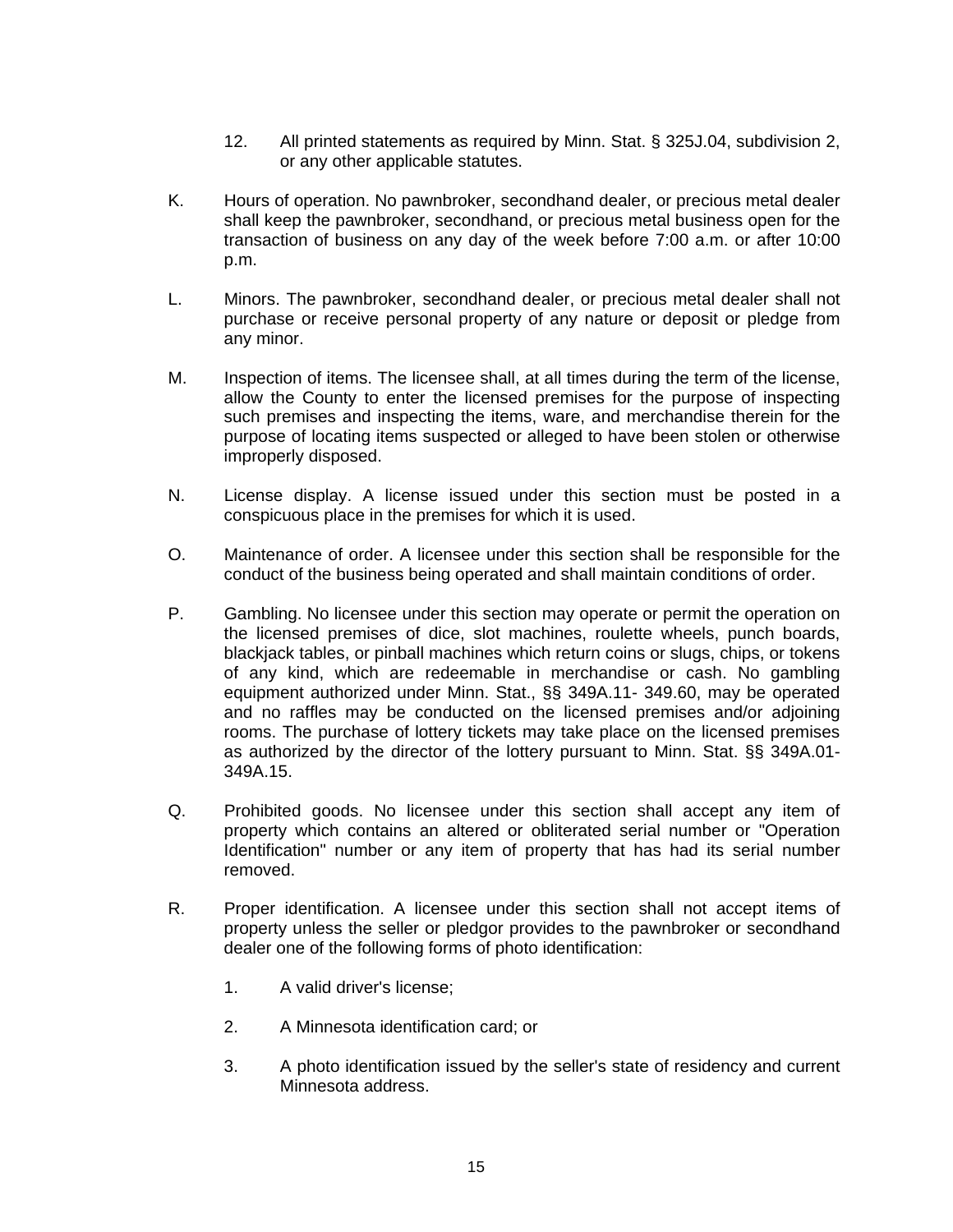Pursuant to State Law, no other forms of identification shall be accepted.

- S. Payment. When a pawnbroker accepts an item for purchase or as security for a loan, payment for any article deposited, left, pledged or pawned may be made by cash or by check, draft or other negotiable instrument or order of withdrawal which is drawn against funds held by a financial institution. This policy must be posted in a conspicuous place in the premises.
- T. Business at only one place. A license under this section authorizes the licensee to conduct its business only at the permanent place of business designated in the license. The county may issue more than one license to a person if that person complies with this section for each license. However, upon written request the Sheriff may approve an off-site locked and secure storage facility. The licensee shall permit inspection of the facility in accordance with this Ordinance. All provisions of this chapter regarding record keeping and reporting apply to the facility and its contents. Property shall be stored in compliance with all provisions of this Ordinance. The licensee must either own the building in which the business is conducted and any approved off-site storage facility, or have a lease on the business premises which extends for more than six months.
- U. Restrictions on weapons.
	- 1. A pawnbroker, secondhand dealer, or precious metal dealer may not receive as a pledge or otherwise, or accept for consignment or sale any revolver, pistol, rifle, shotgun, or other firearm unless said dealer also maintains a federal firearms dealers license.
	- 2. A pawnbroker, secondhand dealer, or precious metal dealer may not receive as a pledge or otherwise, or accept for consignment or sale, any sawed off shotgun, automatic rifle, black jack, switchblade, or other similar illegal weapons or firearms.

**Subdivision 13. Restrictions regarding license transfer.** Each license under this Ordinance shall be issued to the applicant only and shall not be transferable to any other person. No licensee shall loan, sell, give or assign a license to another person.

# **Subdivision 14. Suspension or revocation of license**.

- A. The County may suspend or revoke a license issued under this section upon a finding of a violation of:
	- 1. Any of the provisions of this Ordinance; or
	- 2. Any state statute regulating pawnbrokers, precious metal dealers or secondhand dealers.
	- 3. The applicant is not a citizen of the United States or a resident alien, or upon whom it is impractical to impossible to conduct a background or financial investigation due to the unavailability of information.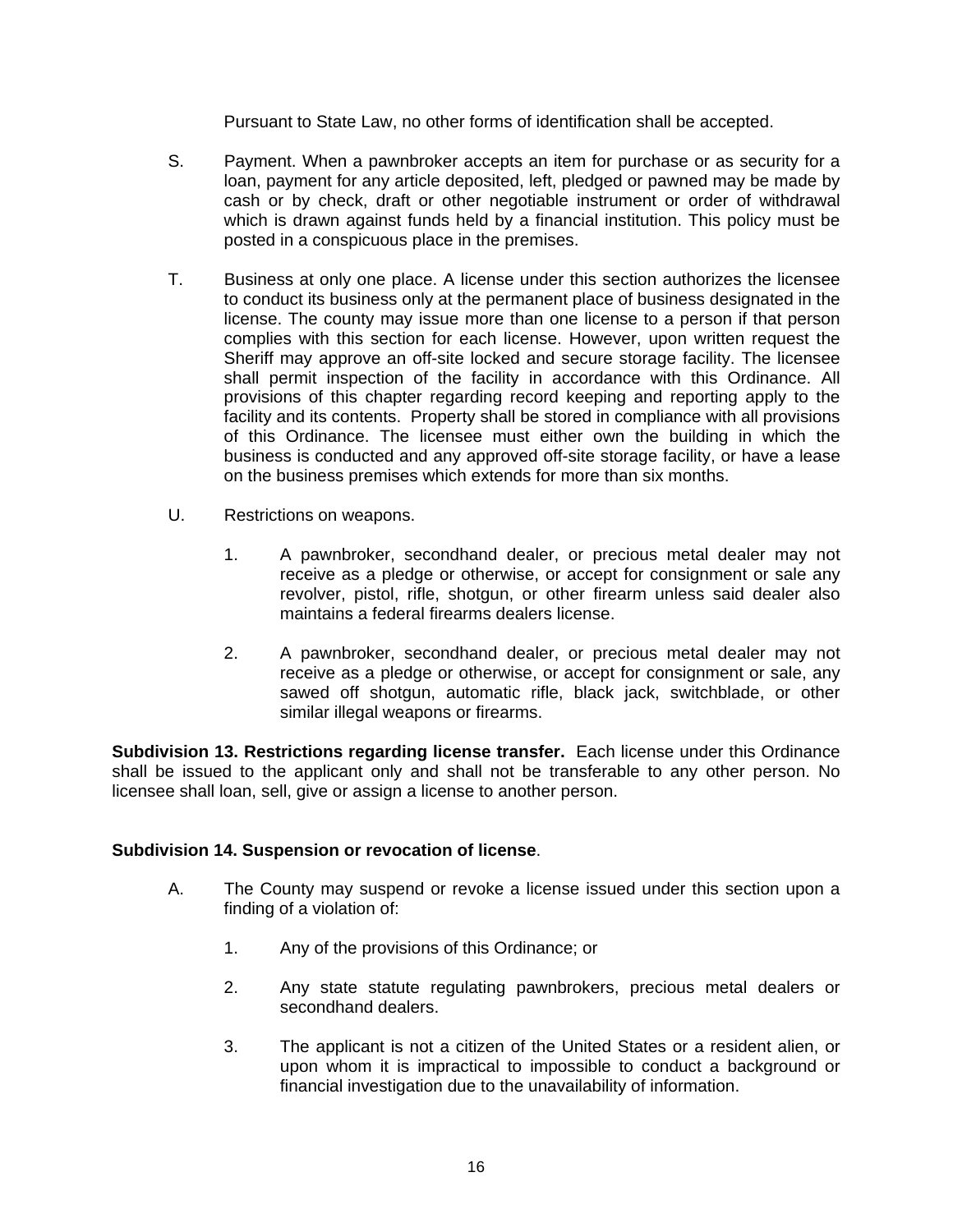- 4. Fraud, misrepresentation or bribery in securing or renewing a license.
- 5. Fraud, misrepresentation or false statements made in the application and investigation for, or in the course of, the applicant's business.
- 6. Any conviction by the pawnbroker, secondhand dealer, or precious metal dealer for theft, receiving stolen property, or any other crime or violation involving stolen property, damage or trespass to property, sale of controlled substances, or violation of any law relating to the operation of a business, or any crime of violence (as defined in Minn. Stat. § 624.712) shall result in the immediate suspension pending a hearing on revocation of any license issued hereunder.
- B. Except in the case of a suspension pending a hearing or revocation, a revocation or suspension by the County shall be preceded by written notice to the licensee and a public hearing. The written notice shall give at least ten days' notice of the time and place of the hearing and shall state the nature of the charges against the pawnbroker, secondhand dealer, or precious metal dealer. The County may, without any notice, suspend any license pending a hearing on revocation for a period not exceeding 30 days.

The notice may be served upon the pawnbroker, secondhand dealer, or precious metal dealer by the United States mail addressed to the most recent address of the business stated in the license application.

C. Appeal Procedure. Any licensee whose license is suspended or revoked by the County may appeal from such order to the District Court. Such appeal shall be taken by service of written notice hereof upon the County within ten (10) days after service upon the licensee of the order appealed from and by filing with the District Court, within ten days after service, the notice of appeal with proof of service thereof upon the County. An appeal will not stay implementation of the County's order.

# **Subdivision 15. Permitted charges.**

- A. Notwithstanding any other statute, ordinance, rule or regulation, a pawnbroker may contract for and receive a charge not to exceed three percent per month of the principal amount advanced in the pawn transaction plus a reasonable fee for storage and services. A fee for storage and services may not exceed \$20.00 if the property is not in the possession of the pawnbroker.
- B. The charge allowed under paragraph A shall be deemed earned, due, and owing as of the date of the pawn transaction and a like sum shall be deemed earned, due, and owing on the same day of the succeeding month. However, if full payment is made more than two weeks before the next succeeding month, the pawnbroker shall remit one-half of the pawnshop charge for that month to the pledgor.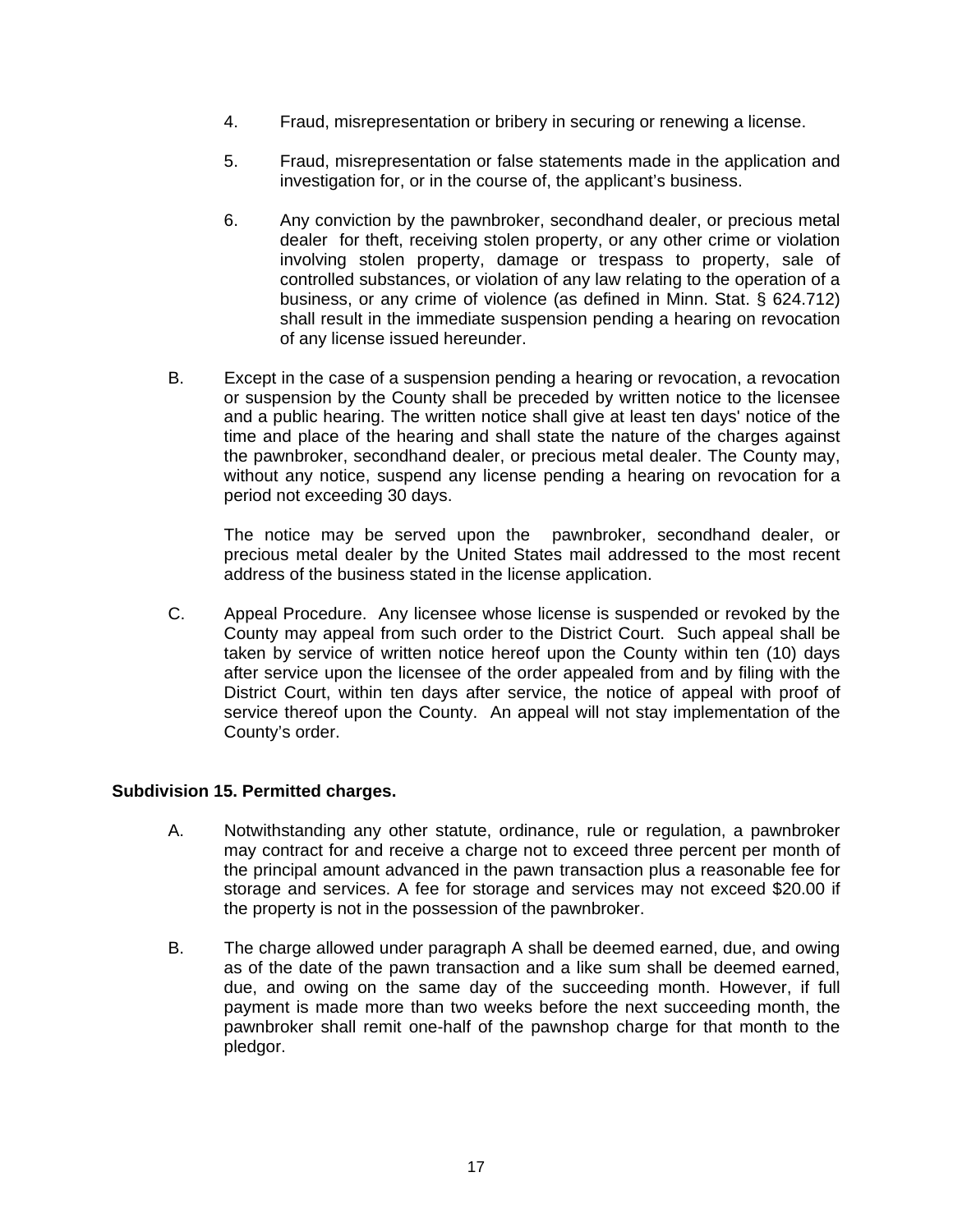- C. Interest shall not be deducted in advance, nor shall any loan be divided or split so as to yield greater interest or fees that would be permitted upon a single, consolidated loan or for otherwise evading any provisions of this section.
- D. Any interest, charge, or fees contracted for or received, directly or indirectly, in excess of the amount permitted under this section, shall be uncollectible and the pawn transaction shall be void.
- E. A schedule of charges permitted by this section shall be posted on the pawnshop premises in a place clearly visible to the general public.

# **Subdivision 16. Prohibited Acts.**

- A. No pawnbroker, secondhand dealer, or precious metal dealer licensed under this Ordinance shall:
	- 1. Intentionally possess stolen goods;
	- 2. Refuse to permit law enforcement officers to examine records or items in the licensee's premises or possession.
- B. No pawnbroker licensed under this section shall:
	- 1. Lend money on a pledge at a rate of interest above that allowed by law;
	- 2. Intentionally possess stolen goods;
	- 3. Sell pledged goods before the time to redeem has expired;
	- 4. Make a loan on a pledge to a minor;
	- 5. Refuse to permit law enforcement officers to examine records or items in the licensee's premises or possession.
- C. No licensee may receive any goods unless the seller presents identification in the form of a valid driver's license, a valid state identification or a photo identification issued by the seller's state of residency together with a current Minnesota address.
- D. No licensee may receive any item of property which contains an altered or obliterated serial number or "Operation Identification" number or any item of property that has had its serial number removed.
- E. No person under the age of eighteen (18) years may pawn or sell or attempt to pawn or sell goods to any licensee, nor shall any licensee receive any goods from a person under the age of eighteen (18) years.
- F. No licensee may receive any goods from a person of unsound mind or an intoxicated person.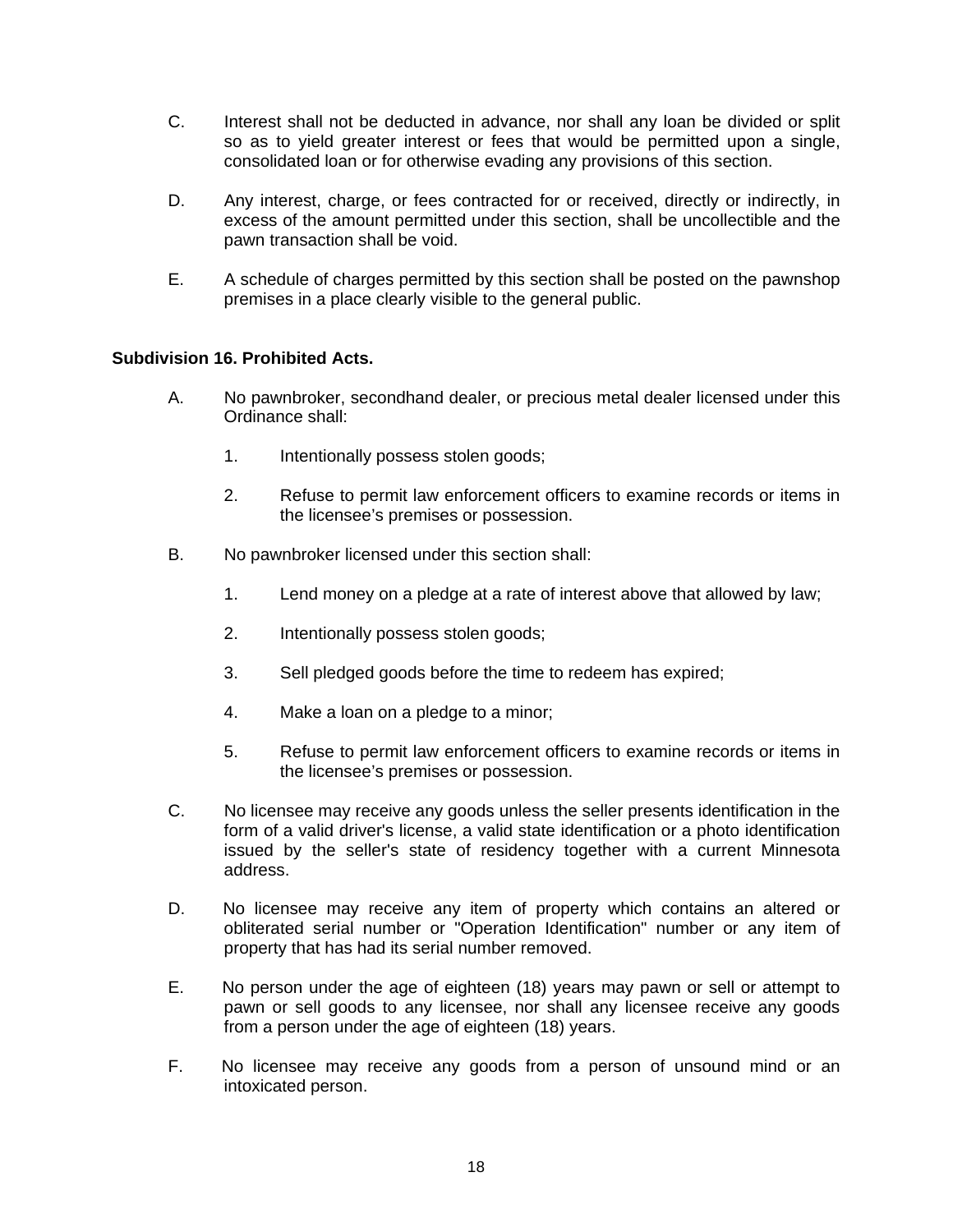- G. No person may pawn, pledge, sell, consign, leave, or deposit any article of property not their own; nor shall any person pawn, pledge, sell, consign, leave or deposit the property of another, whether with permission or without; nor shall any person pawn, pledge, sell, consign, leave, or deposit any article of property in which another has a security interest, with any licensee.
- H. No person seeking to pawn, pledge, sell, consign, leave, or deposit any article of property with any licensee shall give a false or fictitious name; nor give a false date of birth, nor give a false or out of date address of residence or telephone number; nor present a false or altered identification, or the identification of another; to any licensee.

**Subdivision 17. Severability.** If any section, subsection, sentence, clause, or phrase of this Ordinance is for any reason held to be invalid, such decision shall not affect the validity of the remaining portions of this Ordinance.

**Subdivision 18. Penalty***.* Any violation of this Ordinance shall be a misdemeanor under Minnesota law.

**Subdivision 19. Effective Date.** This Ordinance shall become effective January 1st, 2006.

- 1. Licensing. Affected businesses shall obtain the required licensee (if not already licensed) within 30 days after the effective date of the Ordinance. Licenses shall be prorated until January 1st of the following year.
- 2. Photographs or Videotaping. Affected businesses shall comply with the photograph or videotape requirements within 60 days after the effective date of this Ordinance.
- 3. Reporting. Licensees who qualify for manual submission of daily reports shall comply with the reporting and associated fee requirements commencing on the effective date of the Ordinance. Licensees who must report electronically shall submit daily reports (physically, until the APS system is installed) and comply with the associated fee requirements commencing on the effective date of the Ordinance.
- 4. Automated Pawn System. Licensees who must report electronically, pursuant to this ordinance, shall install and commence a reporting software computer system in conformance with the APS system no later than October 1, 2005.

**Subdivision 20. Jurisdiction.** This ordinance shall apply throughout all unincorporated areas of Beltrami County, and shall also apply within all cities located in Beltrami County with a population of 5,000 or less, unless any such city shall have its own ordinance substantially in conformance with the provisions of this Ordinance.

**Subdivision 21**. **Repealer**. Beltrami County Ordinance #15, regulating pawnbrokers and secondhand dealers, effective January 1, 1986, is hereby repealed, effective January 1st, 2006